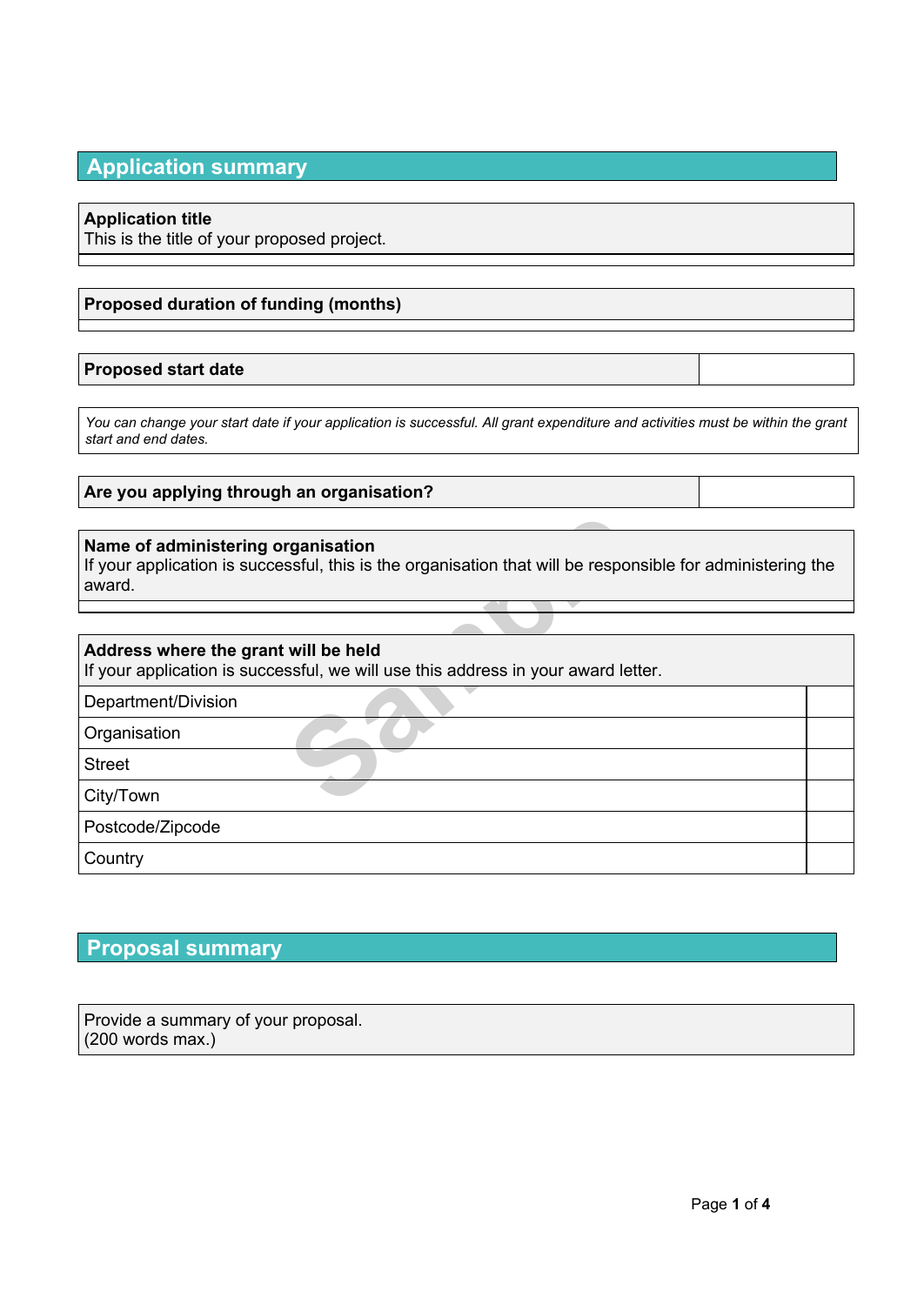# **Details of proposal**

Provide details of your proposal. These should include:

- Aims and key deliverables:
- Background and justification;
- Details of the planned activities;
- Timetable and milestones (as appropriate).

Ensure that you provide any further additional information requested on the call's webpage or by your Wellcome contact.

Do not exceed 1,000 words.

(1000 words max.)

## **Additional information in support of your application**

#### **Additional information in support of your application**

**S.**<br> **S.**<br> **S.**<br> **S.**<br> **S.**<br> **S.**<br> **S.**<br> **S.**<br> **S.**<br> **S.**<br> **S.**<br> **S.**<br> **S.**<br> **S.**<br> **S.**<br> **S.**<br> **S.**<br> **S.**<br> **S.**<br> **S.**<br> **S.**<br> **S.**<br> **S.**<br> **D.**<br> **S.**<br> **D.**<br> **D.**<br> **D.**<br> **D.**<br> **D.**<br> **D.**<br> **D.**<br> **D.**<br> **D.**<br> **D.**<br> **D.**<br> **D.**<br> If you have been instructed to provide additional information, upload it here as a single PDF, otherwise leave this section blank.

# **Lead applicant**

| <b>Lead applicant details</b> |  |  |  |
|-------------------------------|--|--|--|
| <b>Full Name</b>              |  |  |  |
| <b>Department</b>             |  |  |  |
| <b>Division</b>               |  |  |  |
| Organisation                  |  |  |  |
| <b>Address Line 1</b>         |  |  |  |
| <b>City/Town</b>              |  |  |  |
| <b>Postcode</b>               |  |  |  |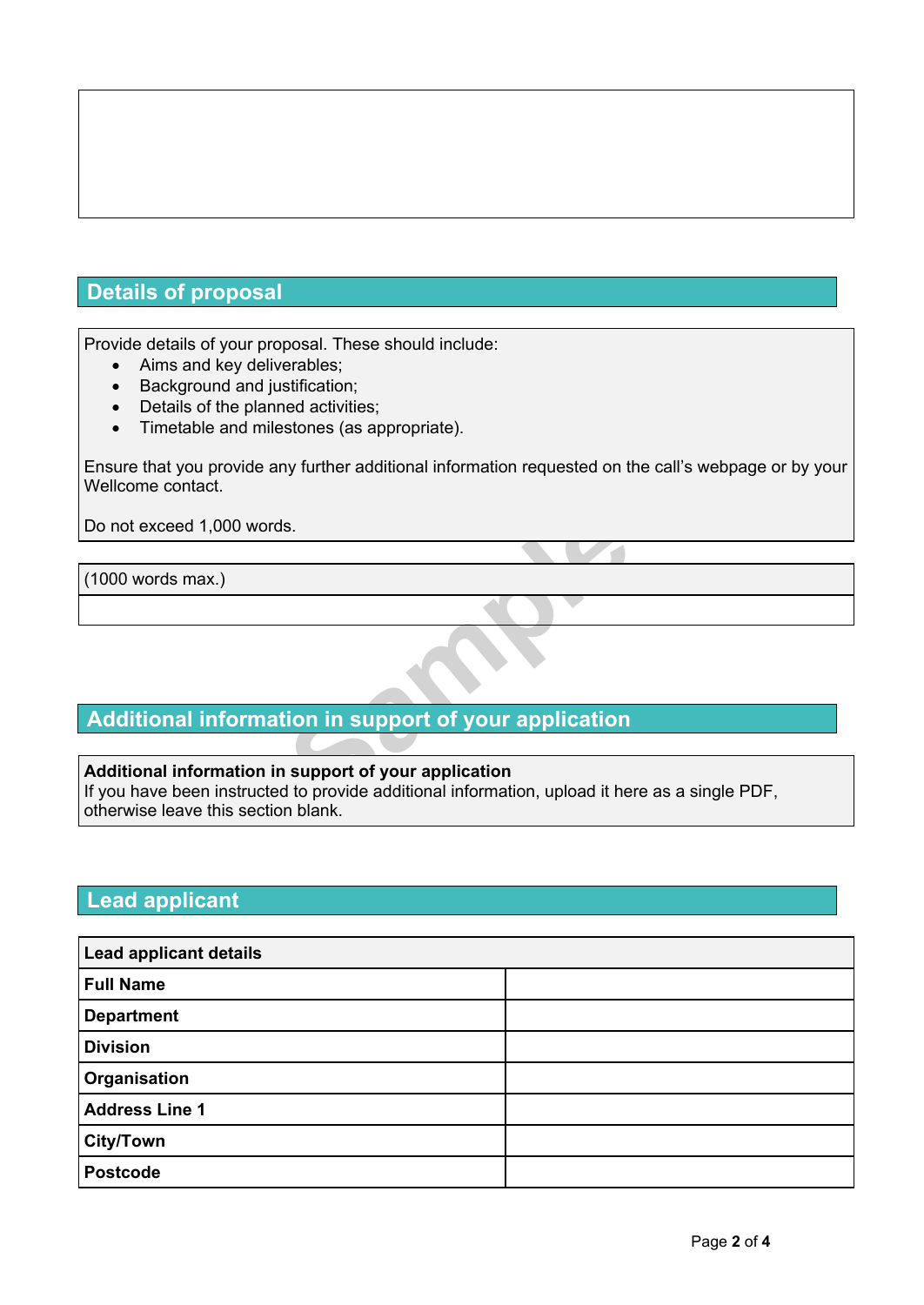| <b>Country</b>       |  |
|----------------------|--|
| Telephone No.        |  |
| <b>Email Address</b> |  |

| <b>Career history (current/most recent first)</b> |  |                      |                     |  |
|---------------------------------------------------|--|----------------------|---------------------|--|
|                                                   |  | From   To   Position | <b>Organisation</b> |  |
|                                                   |  |                      |                     |  |

| <b>Education/training</b> |  |                              |                |                     |
|---------------------------|--|------------------------------|----------------|---------------------|
|                           |  | <b>From To Qualification</b> | <b>Subject</b> | <b>Organisation</b> |

## **Other participants**

List any others who will be participating in this proposal (name and organisation). Provide a very brief outline of their role in the proposed activity.

*This can be any individual who will be making a significant contribution to the proposal.*

*If there are no other participants, enter N/A.*

participating in this proposal (hainte and organization)<br> **Sample 2018**<br> *Senter N/A.*<br> **Sample 2018** a significant contribution to the proposal.<br> **Sample 2018** above have agreed to be involved, as describing that is appli I confirm that those named above have agreed to be involved, as described, in the proposed activity and are willing for their details to be included as part of this application.

### **Approximate costs**

### **Currency requested**

Select the currency in which you want to apply.

#### **Approximate costs**

Provide the likely total costs of the project; these need only be estimates at this stage. Use the currency stated above. If any of the categories listed below does not apply, enter a zero.

Applicant salaries

**Staff** 

Adjustment support

Training and continued professional development

Materials and consumables

Animals